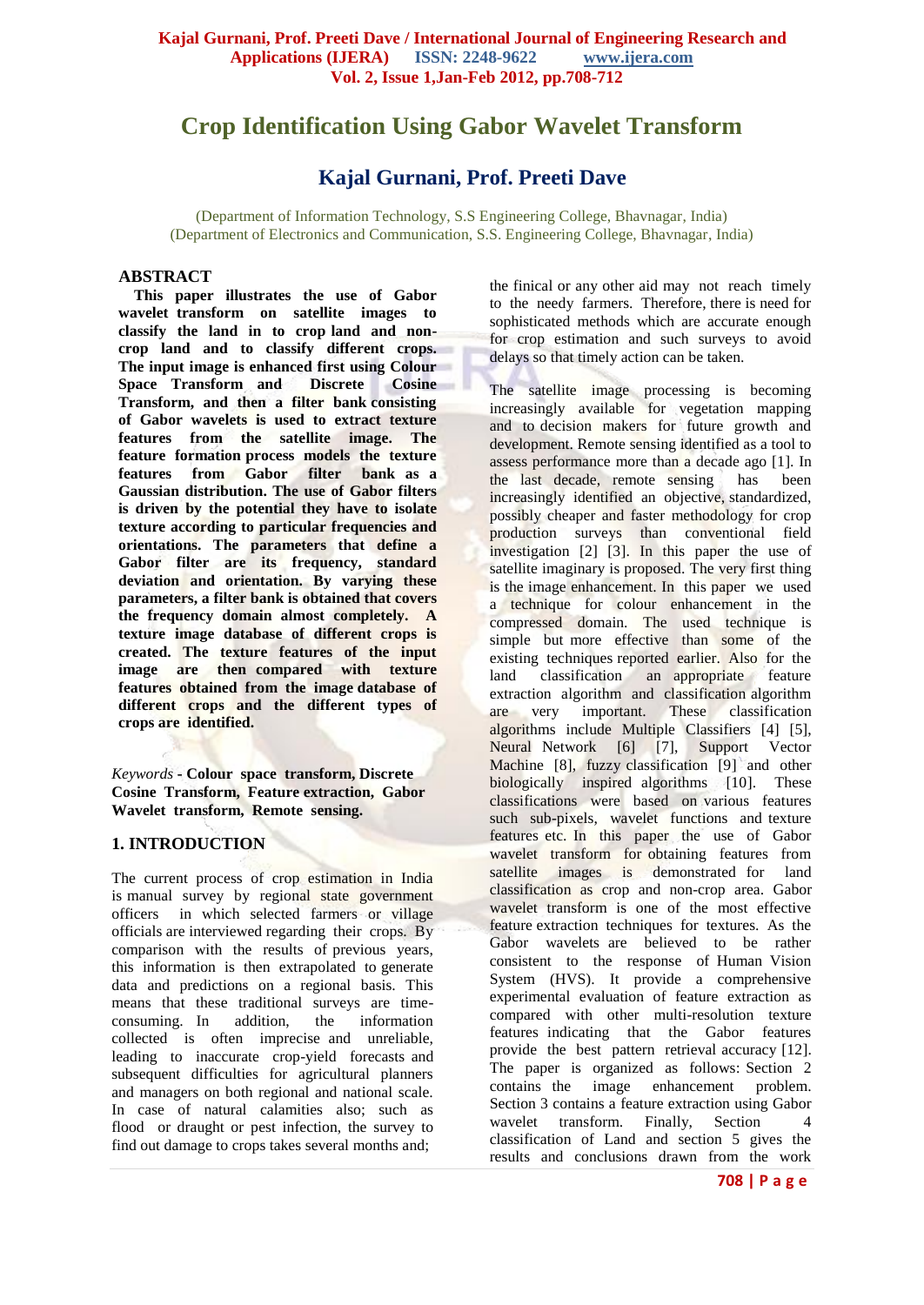with the proposed system. General flow of the work is as shown in Fig 1.



Fig.1: Overview of the methodology used

## **2. IMAGE ENHANCEMENT**

Image enhancement techniques are designed to improve the quality of an image as perceived by a human being to improve the interpretability of the information present in images. It can be done both in spatial as well as in the frequency domain. The spatial domain method operates directly on pixels, whereas the frequency domain method operates on Fourier transform of an image and then transforms it back to the spatial domain. Now days images are being represented in the compressed format for efficient storage and transmission. Therefore the processing in the DCT domain has attracted significant attention of researchers. The display of a colour image depends upon three fundamental factors, namely i) its brightness, ii) contrast, and iii) colours.

In this work we have used the method of Enhancement Color Images by scaling the DCT Coefficients which consider all three fundamental factors while enhancing the image [11]. The simplicity of the proposed algorithm lies in the fact that the computation requires only scaling of the DCT coefficients mostly by a factor which remains constant in a block. The used algorithm uses the same scale factor for both the DC and AC coefficients, and also scales the chromatic components with the same factor. The proposed method performs the colour image enhancement operation in three steps. First, it adjusts the background illumination. The next step preserves the local contrast of the image and the last one

preserves the colours of the image. Fig 2 shows an example of input image and fig 3 shows the DCT enhanced image.



Fig.2: Input Satellite Image



Fig.3: DCT enhanced image

## **3. FEATURES EXTRACTION**

 In Land classification appropriate feature selection from satellite images is important. Wavelet analysis is an Advanced feature extraction algorithm which is a based on windowing technique with variable-sized regions. In wavelet analysis use of long time intervals is possible to get more precise low frequency information and shorter regions where high frequency information is required. A discrete wavelet transform (DWT) is the wavelet transform process in which the wavelets in numerical analysis and functional analysis are discreetly sampled. Temporal resolution is a key advantage of wavelet transform over Fourier transform in which it captures both frequency and location information. In this study single level 2-D wavelet transform decomposition is used for features extraction. The objective of this paper is to study the use of texture as an image feature for identification of different types of crops. An image can be considered as a mosaic of different texture regions, and the image features associated with these regions can be used for search and retrieval. The input information in our case is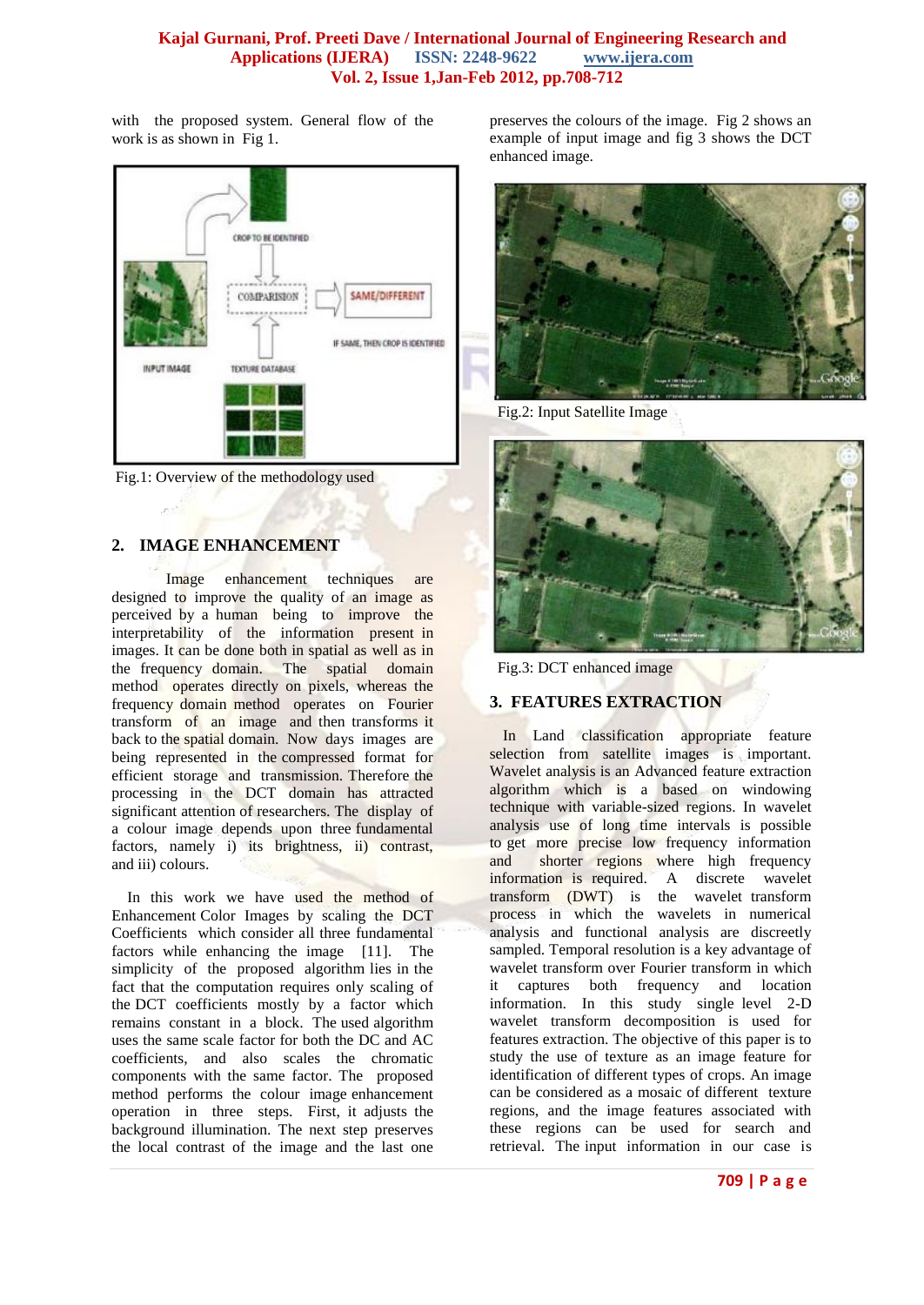an intensity pattern or texture within a rectangular window as shown in Figure 4.



Fig.4: Textures of different crops

#### 3.1. Gabor Functions and Wavelets

A two dimensional Gabor function  $g(x, y)$  and its Fourier transform  $G(u, v)$  can be written as:

$$
g(x,y)=\left(\frac{1}{2\Pi\sigma_x\sigma_y}\right)exp\left[-\frac{1}{2}\left(\frac{x^2}{\sigma_x^2}+\frac{y^2}{\sigma_y^2}\right)+2\Pi jW_x\right] \qquad (1)
$$

 $rr - \epsilon$ 

$$
G(u,v) = exp \left\{-\frac{1}{2} \left[ \frac{(u - w)^2}{\sigma_u^2} + \frac{v^2}{\sigma_v^2} \right] \right\}
$$
 (2)

Where, 
$$
\sigma_u = \frac{1}{2\pi\sigma_x}
$$
 and  $\sigma_v = \frac{1}{2\pi\sigma_y}$ 

Gabor functions form a complete but nonorthogonal basis set. Expanding a signal using this basis provides a localized frequency description. A class of self-similar function, referred to as Gabor wavelets is used in the following discussion. Let  $g(x, y)$  be the mother Gabor wavelet, then this self-similar filter dictionary can be obtained by appropriate dilations and rotations of  $g(x, y)$  through the generating function:

$$
g_{mn}(x, y) = a^{-m}g(x', y'), a > 1, m, n = \text{integer}
$$

$$
x' = a^{-m}(x \cos\theta + y \sin\theta),
$$

and

$$
y' = a^{-m}(-x \sin\theta + y \cos\theta) \tag{3}
$$

Where,  $\theta = \frac{n\pi}{K}$  and K is the total number of orientations.

#### 3.2. Gabor Filter Design

The non orthogonality of the Gabor wavelets implies that there is redundant information in the filtered images, and the following strategy is used to reduce this redundancy. Let , u1 and uh, denote the lower and upper center frequencies of interest. Let K be the number of orientations and S be the number of scales in the multi resolution decomposition. Then the design strategy is to ensure that the half-peak magnitude support of the filter responses in the frequency spectrum touch each. This results in the following formulas for computing the filter parameters.

$$
\sigma_u \text{ and } \sigma_v,
$$
\n
$$
a = \left(\frac{u_h}{u_l}\right)^{\frac{1}{s-1}}, \sigma_u = \frac{(a-1)u_h}{(a+1)\sqrt{2ln2}}
$$
\n
$$
\sigma_u = \tan\left(\frac{\pi}{2k}\right) \left[u_h - 2\ln\left(\frac{2\sigma_u^2}{u_h}\right)\right] \left[2\ln2 - \frac{(2\ln2)^2 \sigma_u^2}{u_h^2}\right]^{-\frac{1}{2}}(4)
$$

Where  $W=u_h$  and  $m = 0,1,...,S-1$ . In order to eliminate sensitivity of the filter response to absolute intensity values, the real (even) components of the 2D Gabor filters are biased by adding a constant to make them zero mean. This can also be done by setting  $G(0,0)$  in (2) to zero.

#### 3.3. Feature Representation

Given an image  $I(x, y)$ , its Gabor wavelet transform is then defined to be

$$
W_{mn}(x,y)=\int I(x_1,y_1)g_{mn}*(x-x_1,y-y_1)dx_1dy_1(5)
$$

Where \* indicates the complex conjugate. It is assumed that the local texture regions are spatially homogeneous, and the mean and the standard deviation, of the magnitude of the transform coefficients are used to represent the region for classification and retrieval purposes:

$$
\mu_{mn} = \iiint W_{mn}(xy) |dxdy \qquad \text{and}
$$

$$
\sigma_{mn} = \sqrt{\iint (|W_{mn}(x,y)| - \mu_{mn})^2 dxdy} \tag{6}
$$

A feature vector is now constructed using, as feature components. In the experiments, we use four scales  $S = 4$  and six orientations  $K = 6$ , resulting in a feature vector

$$
\bar{f} = [\mu_{00}\sigma_{00}\,\mu_{01}\sigma_{01}\,...\,...\,\mu_{25}\sigma_{25}] \tag{7}
$$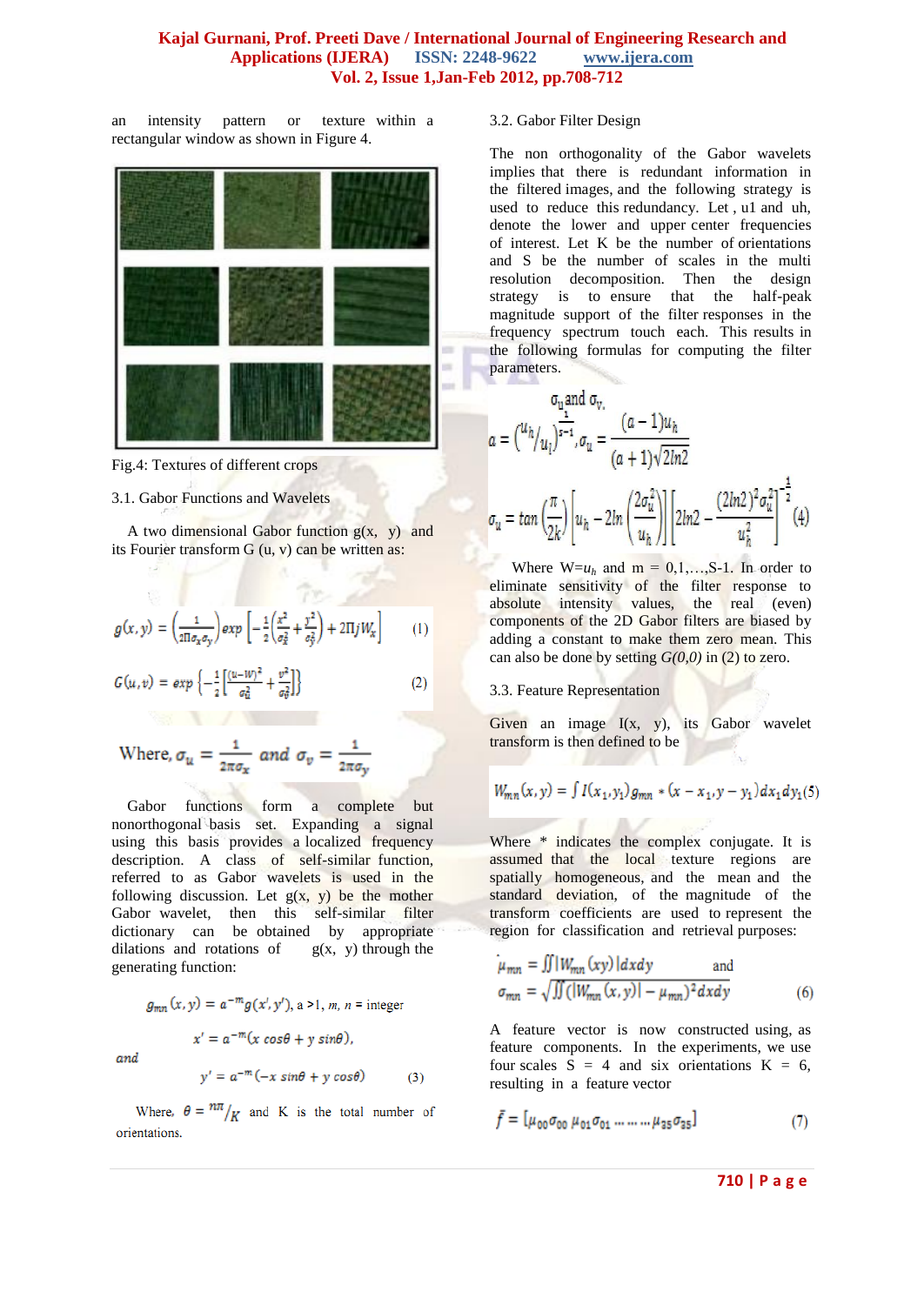Consider two image patterns i and j, and let represent the corresponding feature vectors. Then the distance between the two patterns in the feature space is defined to be

d (i,j) = 
$$
\sum_m \sum_n d_{mn} (i, j)
$$
  
Where  

$$
d_{mn} (i, j) = \left| \frac{\mu_{mn}^{(i)} - \mu_{mn}^{(j)}}{\alpha(\mu_{mn})} \right| + \left| \frac{\sigma_{mn}^{(i)} - \sigma_{mn}^{(j)}}{\alpha(\sigma_{mn})} \right|
$$

 $\alpha(\mu_{mn})$ and $\alpha(\sigma_{mn})$  are the standard deviations of the respective features over the entire database, and are used to normalize the individual feature components.

### **4. CLASSIFICATION OF LAND**

In this paper, the classification is conducted in the following order: separation of land and noncrop land only by extracting the green colors within the enhanced image. Then the texture database is used in the experiments which consist of 12 different texture classes. A query pattern in the following is any one of the image in the database. This image is then processed to compute the feature vector as in Eq.(7). The distance  $d(i, j)$ , where i is the query pattern and j is a pattern from the database, is computed. The distances are then sorted in increasing order and the closest set of patterns are then retrieved and grouped together. Figure 5 and figure 6 shows a texture image of wheat crop and an identification of wheat crop in an input image respectively.



Fig.5: Textures of wheat crop

| Colour | Meaning       |
|--------|---------------|
|        | Wheat Crop    |
|        | Non-Crop Land |



Fig.6: Identification of wheat crop

## **5. CONCLUSION**

In this study we have used techniques such as Color Space Transform and Discrete Cosine Transform, and the Gabor wavelet transform. A texture based classification method will be used for the classification of land as well as for the classification of different crops and then the method can be applied for the monitoring of the different crops throughout the year. Some difficulties, such as mixing and overlapping of crop differentiation were encountered; however these problems can be eliminated by the statistical averaging of training areas in different seasons. The results of this study can provide on economic means to apply remote sensing data for agriculture management.

## **REFERENCES**

- [1] Saha, S.k., 1999. "Crop yield modelling using satellite remote sensing and GIS-current status and future prospects", Processing Geo informatics-Beyond 2000, *an international conference on Geo informatics for natural resources assessment,*  and management held at IIRS *Dehradun during 9-11 March, 1999.*
- [2] Singh, Randhir and Ibrahim, AEI, 1996.,"Use of spectral data in markov chain model for crop yield forecasting*", Jr. Indian Socy. of Remote Sensing 24 No.3, 145-152.*
- [3] Bauman, B.A.M., 1992, "Radiometric measurements and crop yield forecasting-some observations over Millet and Sorghum experimental plots in Mali", *International Journal of Remote Sensing, 9(10):1539-1552.*
- [4] Defries, R.S., Chan, J.C.W., "Multiple Criteria for Evaluating Machine Learning Algorithms for Land Cover Classification from Satellite Data", *RSE(74), No. 3, 2000, pp. 503-515.*
- [5] Steele, B.M., "Combining Multiple Classifiers. An Application Using Spatial and Remotely Sensed